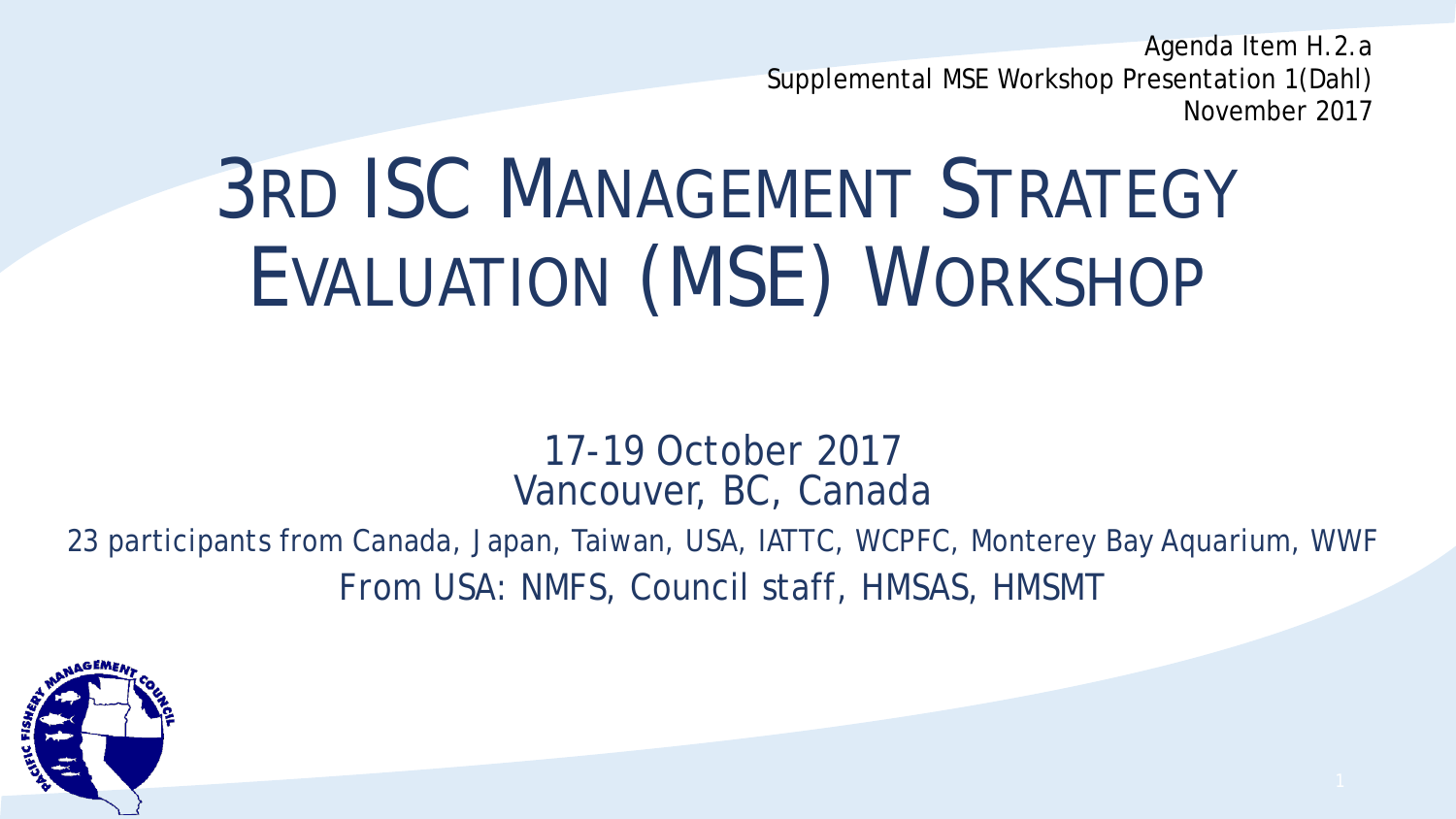## Discussed and Updated Management Objectives

- Six management objectives identified at second workshop
- Objectives can be contradictory and are used to evaluate the performance of alternative harvest strategies
- Most of the objectives are premised on maintaining the status quo
- Cover fishery & stock status, impacts of management procedures
- ALBWG is refining related metrics that can be used for the **MAGEMEN**, EValuation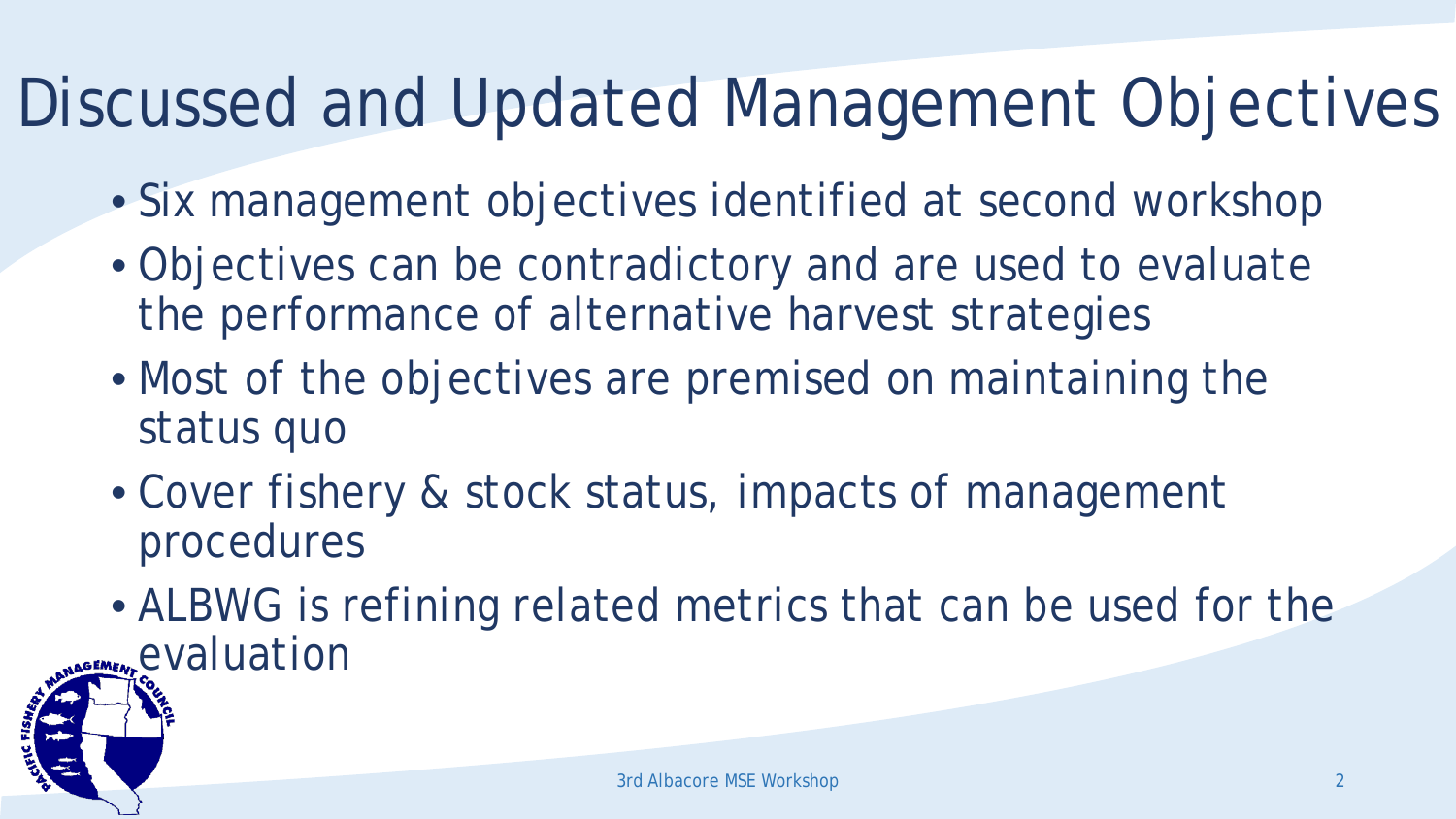## Harvest Strategies

- All strategies include biomass target and limit RPs
- Strategy 1 is distinguished by a biomass threshold that triggers a precautionary reduction to avoid breaching the limit RP
- Strategy 2 is based on IATTC harvest strategy framework with biomass target and limit (no threshold)
- Strategy 3 expands on Strategy 1 by testing alternative F reductions below the threshold level and alternative **ADGEMEN, CEDUILDING STRATEGIES**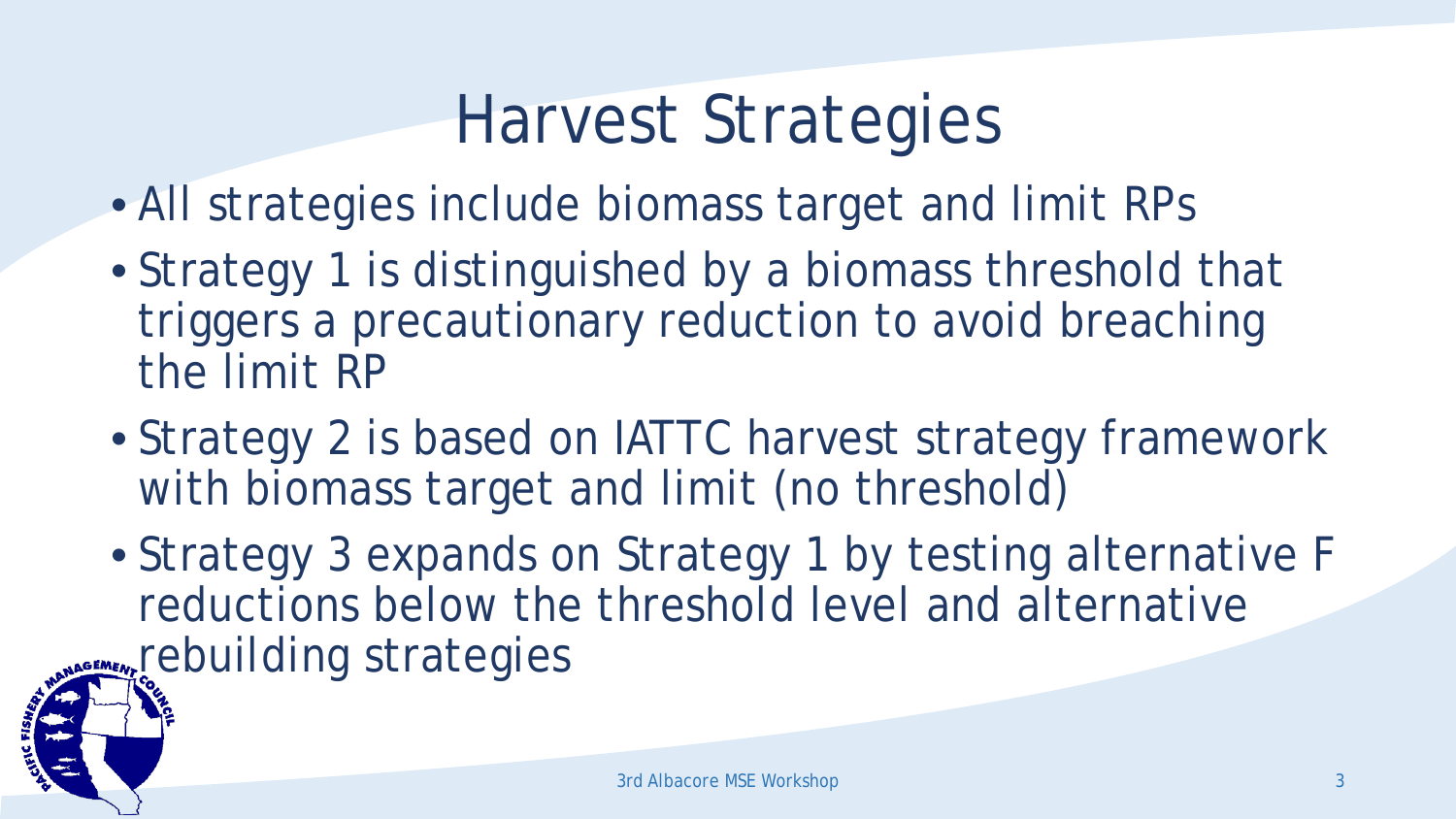# Harvest Strategies (cont.)

- A wide range of candidate reference points will be tested under alternative levels of risk
- Stock rebuilding procedures are implemented below the biomass limit
- Both effort and catch based management controls will be tested
- 1999-2015 historical base period for allocations assumed
- Alternatives including only directed fisheries and all for fisheries catching albacore to be tested